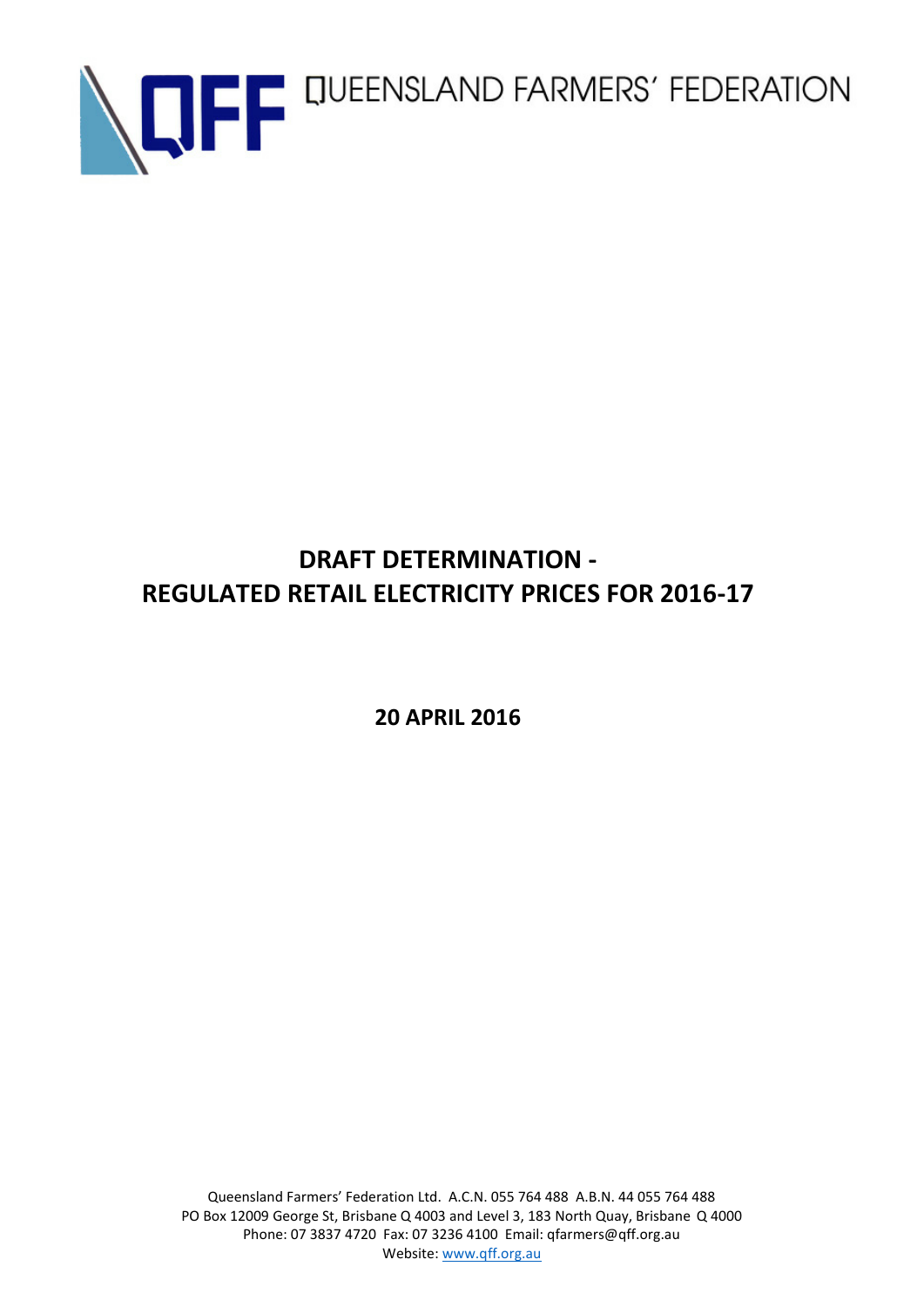20 April 2016



Queensland Competition Authority GPO Box 2257 BRISBANE Q 4001

Dear Sir,

## **RE: Draft Determination - Regulated retail electricity prices for 2016-17**

Thankyou for the opportunity to make a submission on the draft determination.

The Queensland Farmers' Federation (QFF) collectively represents primary producers in Queensland's intensive agriculture industries: sugarcane, cotton, horticulture, dairy, nursery production, chicken meat, flowers, eggs and pork. We also represent local irrigator groups and emerging industry groups such as organics and aquaculture. QFF engages in a range of economic, social, environmental and regional issues of strategic importance to the growth, profitability and sustainability of the sector.

The QCA is proposing increases in regulated electricity prices for 2016-17 of between 9.3% and 13.6% (flat rate or seasonal time-of-use) for small business customers and 10.2% to 10.6% for large business customers. Further, farmers on transitional and obsolete tariffs face increases of between 10.3% and 11.5% if this draft becomes the final determination in May. The key reasons for these increases are rising energy and retail costs rather than network cost increases which has been the key driver for at least the last five years.

QFF is very concerned about the QCA process for annual tariff setting. We believe that this draft determination will undermine any hope in the farming and business sector that the current process for electricity tariff regulation can drive down costs and promote competition into the electricity sector. It is for that reason that we have suggested that the Queensland Government needs to take action immediately to review the QCA's conduct of the investigations.

In particular, QFF has reservations about the transitional tariff arrangements which are to be removed in 2020. QCA sees the transitional period as allowing customers sufficient time to transition to standard business tariffs 'and to recoup some of the investments made to suit the level and structure of transitional or obsolete tariffs.'

This approach fails to take into account that the standard business tariff continues to change through upward movement of costs and the structure of tariffs. As outlined in our submission to the QLD Productivity Commission Inquiry (see attached) farmers are poorly informed about 'transition' to new tariffs. We have transitional and obsolete tariffs but we don't have a transitional program which helps farmers understand their daily and seasonal demand patterns and provides adequate forward cost analysis to help decision making about options for future energy supply.